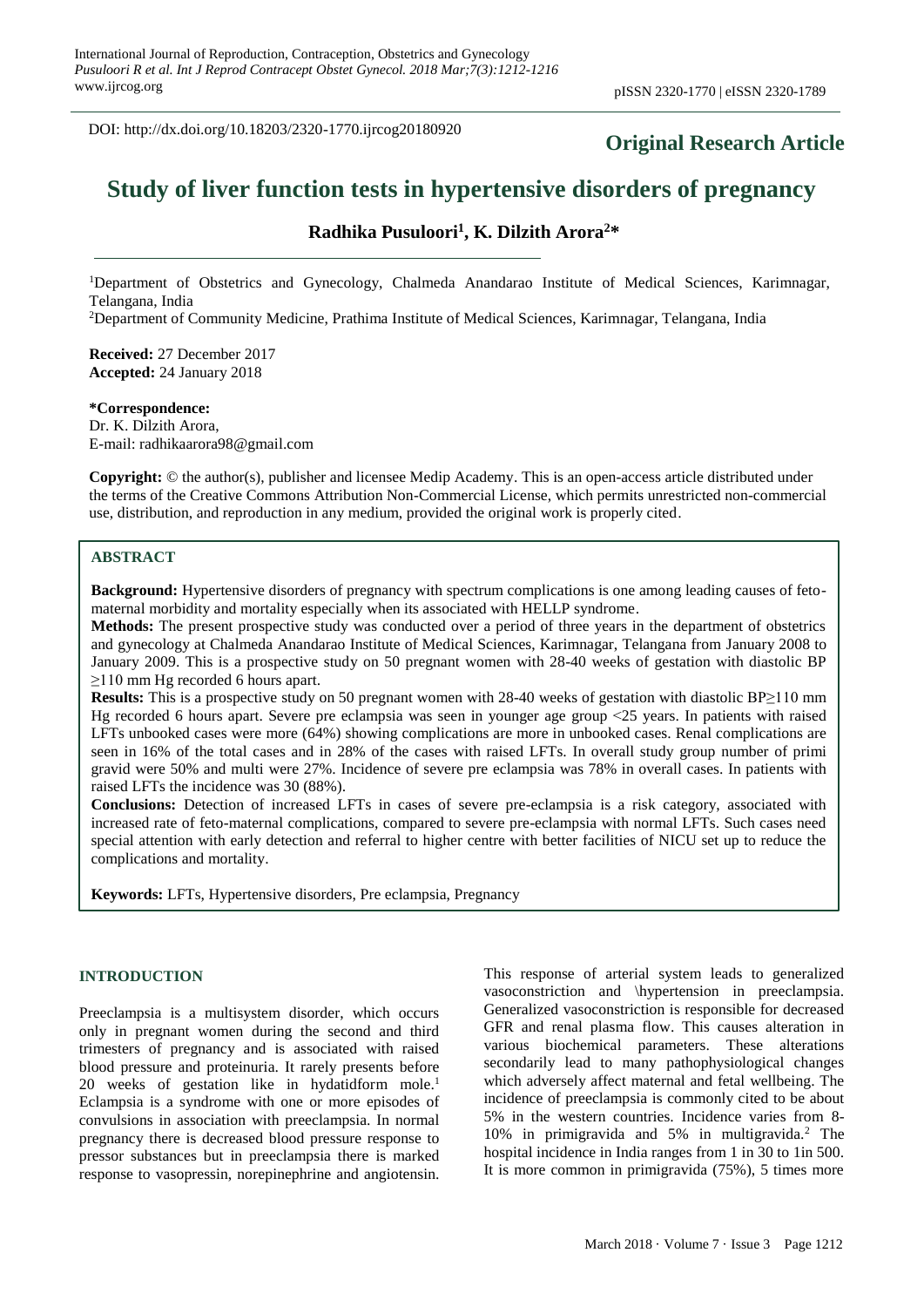in twin pregnancies and occurs between the 36 week and term in more than 50% cases. Faridmattar and BANA studied risk factors of maternal morbidity in eclampsia. Major maternal complications include abruption placenta (10%) HELP syndrome (11%) disseminated intravascular coagulopathy (6%), aspiration pneumonitis (7%), pulmonary edema (5%) and death (1%).

Several risk factors have been identified as predisposing to the development of preeclampsia in different populations. They include,

## *Parity*

Hansen reported a two to three fold increase in the incidence in nulliparas and this was supported by Chesley.<sup>3</sup> Sibai and his association recently reconfirmed the high risk of developing of pregnancy induced hypertension in primis.

## *Age*

Spelacy et al evaluated that women of either end of reproductive age group are more susceptible to preeclampsia. Maternal age <20years old was the strongest risk factor for both preeclampsia and eclampsia.<sup>4</sup>

#### *Family history*

Family aspect of pregnancy was studied by Adams fin Layson.<sup>5</sup> Any differences in preeclampsia incidence seen in the racial groups may in fact be explained by differences in maternal height, weight (both underweight and overweight) age and possible differences in social class. Hamilton observed that twin gestation predisposes to eclampsia. He concluded that risk increases six times in preeclampsia. Incidence of preeclampsia and eclampsia is great in twin pregnancy with a prevalence of up to 29%. Pricilla White described that diabetes mellitus predisposed to eclampsia.<sup>6</sup> Seitz recognized that preeclampsia is sometimes superimposed upon chronic hypertension.

## *Hydatiform mole*

It substantially increases the risk of preeclampsia associated with abnormalities of glomerular histology. Hydropsfetalis, triploidy, fetal malformations and polyhydramnios are some conditions, which predispose to preeclampsia.<sup>7</sup> Others include obesity, socio-economic status, oral contraception usage and cigarette smoking also play a role in the disease.

## *Medical conditions*

Chronic renal disease Antiphospholipid antibody syndrome, Connective tissue diseases Thrombophilia. Liver function abnormalities and renal function abnormalities are the important effects.<sup>8</sup> Preeclampsia is associated with substantial risks for the fetus, which include intrauterine growth retardation, death and prematurity with associated complications. Whereas mother is at risk of seizures (eclampsia), renal failure, pulmonary edema, stroke and death. Even after considerable research, the cause for preeclampsia remains unclear and there are no useful screening tests in early diagnosis of preeclampsia.<sup>9</sup> In HELLP syndrome, an elevation in liver function test results is noted.<sup>10</sup> Periportal hemorrhagic necrosis in the periphery of the liver lobule is Liver Function Test (LFT) abnormalities occur in 3% of the pregnancies, and probably the lesion that causes elevated serum liver enzymes.<sup>11</sup>

With severe renal involvement, glomerular filtration may be impaired, and the plasma creatinine concentration may begin to rise. Elevated uric acid is another component of the preeclampsia. Although hyperuricemia does correlate with maternal morbidity, there is an even stronger association of uric acid with the risk for small birth weight infants and with overall fetal mortality.<sup>12</sup> The hyperuricemia of preeclampsia has been variably suggested to be associated with lactic acidosis, altered renal functions or oxidative stress.<sup>13</sup> The aim of the study was to compare liver function tests and renal function tests in preeclampsia and eclampsia with normal pregnancy.

## **METHODS**

This is a prospective study on 50 pregnant women with 28-40 weeks of gestation with diastolic BP  $\geq$ 110 mm Hg recorded 6 hours apart.

## *Inclusion criteria*

- Pregnant women with 28-40 weeks of gestation.
- Diastolic BP  $\geq$ 110 mm Hg admitted into the hospital.
- Patient with headache, visual symptoms, oliguria, upper abdominal pain and other symptoms of severe PIH (pregnancy induced hypertension).

## *Exclusion criteria*

- All patients with present or recent past history of liver diseases like jaundice, viral hepatitis, hepatobiliary, alcoholic liver diseases etc.
- All patients taking hepatotoxic drugs like anti tuberculous drugs, anti convulsant drugs.

## *Blood pressure recording*

Measured in right arm both in sitting of left lateral lying position at the level of heart preferably two times with 6 hours of bed rest.

Cut off point for diastole was korotk phase V sound using appropriate cuff depending on patients arm girth.

Diastole ≥110 mm Hg were selected for the study.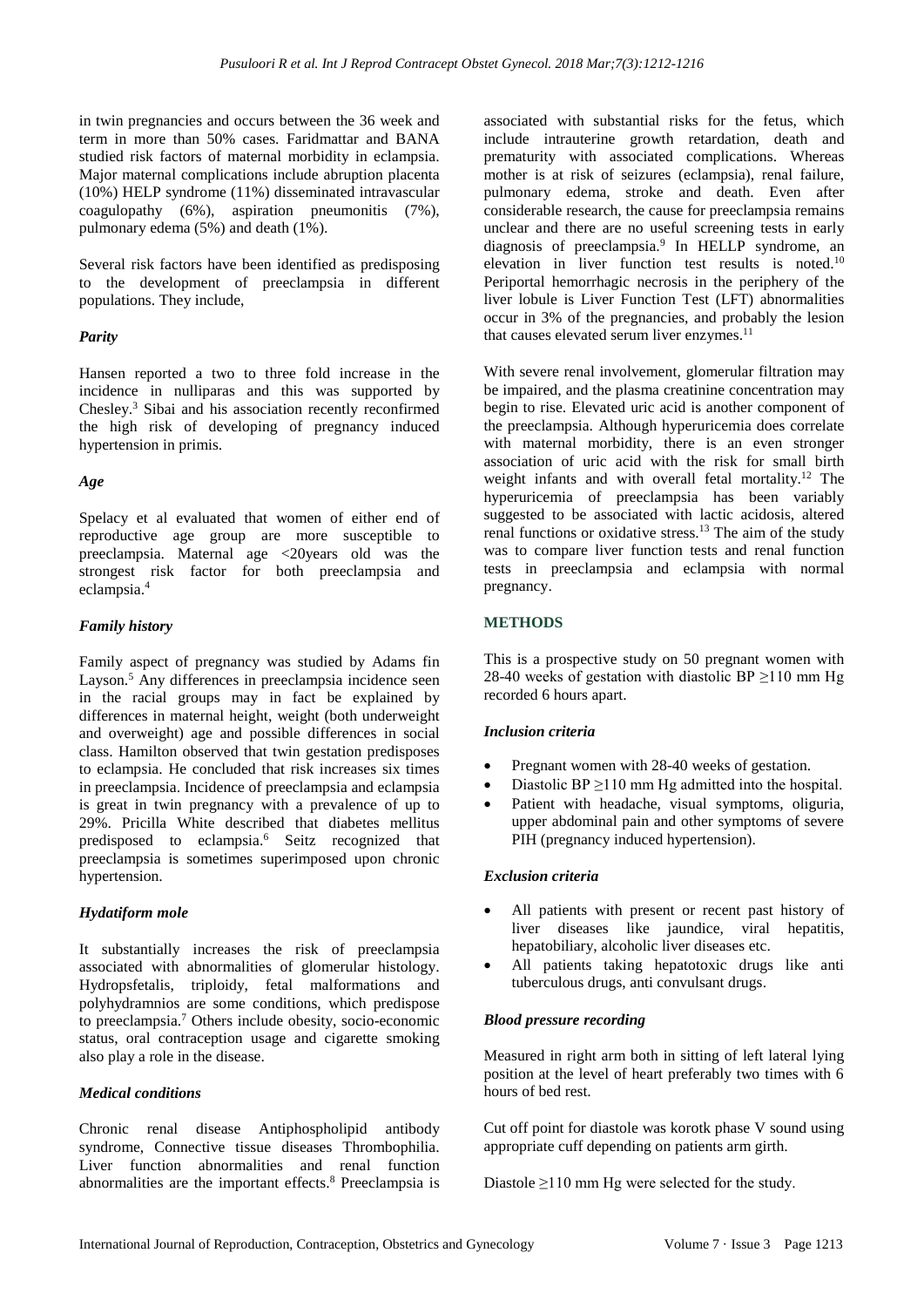#### *History an examination*

Detailed history of the patient taken from the patients and her relatives. Complete general and systemic examination and obstetric examination done.

#### *Investigations*

Complete haemogram: Hb%, blood grouping and Rh typing, screeing test, HBs Ag, platelet count, random blood sugar.

## *LFTs*

- AST/ALT/ALP
- Total and direct bilirubin
- AG ratio,
- LDH

#### *Renal*

Blood urea, serum creatinine, serum uric acid.

LFTs and renal parameters to be repeated alternate days if the diastolic BP≥100 mm Hg. If the diastolic BP˂100mm Hg, biochemical profile to be repeated twice a week. Anyone parameter abnormal in LFT was considered as abnormal LFT. Urine is tested for albumin by dipstic method daily. Bleeding time and clotting time, done bed time.

#### *Complete HELLP Syndrome*

All the three of the following are abnormal

- Tests foe hemolysis
- Liver enzymes
- Platelet count

## *Partial HELLP Syndrome*

Any one or two of the above are abnormal

## *Treatment and follow up:*

Patients are treated with Tab. Alpha Methyldopa250 mg TID and tab. Nifedipine 10 mg BD increased depending on diastolic blood pressure. Magnesium sulphate started prophylactically using Pritchard regimen, continued 24 hours of post delivery or convulsion whichever later.

Blood and blood products transfused according to necessity terminating the pregnancy either vaginal by cesarean section done depending on gestational age, presentation and position of the fetus, the severity and control of BP, fetal condition, complications in the mother. Patients were followed until discharge and LFTs were done 2 weeks after delivery.

## **RESULTS**

Most of the patients were in the age group of 21-25 years. Severe pre eclampsia was seen in younger age group (˂25 years). 50 % among the patients with raised LFTs are between 21-25 years. Mean age group is 22.5. In Normal group ˂20 years LFTs were in 9(22% of patients), 21-25 years LFTs were 11(22%), 26-30 years LFTs were 4 (8%), 31-35 years LFTs were 1 (2%).

## **Table 1: Comparison of LFTs in different age groups.**

|                 | LFTS          |               |
|-----------------|---------------|---------------|
| Age             | <b>Normal</b> | <b>Raised</b> |
| $\leq$ 20 Years |               |               |
| $21-25$ Years   | 11            | 13            |
| $26-30$ Years   |               |               |
| 31-35 Years     |               |               |

In raised group ˂20 years LFTs were in 7 (14%) of patients), 21-25 years LFTs were 13 (26%), 26-30 years LFTs were 4 (8%), 31-35 years LFTs were 1 (2%).

## **Table 2: Booking status and LFTs in severe preeclampsia (SPE).**

|               | <b>LFTs</b>   |               |
|---------------|---------------|---------------|
| <b>Status</b> | <b>Normal</b> | <b>Raised</b> |
| ВC            | 16            |               |
| UB            |               | 16            |

In overall study group booked and unbooked status were equal. In patients with raised LFTs unbooked cases were more (64%) showing complications are more in unbooked cases. Statistical significant relation is seen between raised LFT and unbooked cases.

#### **Table 3: Renal function tests and LFTs.**

| <b>Status</b> | <b>LFTs</b>   |               |  |
|---------------|---------------|---------------|--|
|               | <b>Normal</b> | <b>Raised</b> |  |
| Normal        | 24            | 18            |  |
| Raised        |               |               |  |

Renal complications were seen in 16% of the total cases and in 28% of the cases with raised LFTs. In normal group LFTs were normal in 24 (48% of patients), in raised group LFTs were normal in 1 (2% of patients), in raised group LFTs were normal in 18 (36% of patients), in raised group LFTs were normal in 7 (14% of patients).

#### **Table 4: Parity and LFTs.**

| <b>Status</b> | <b>LFTs</b>                                     |               |  |
|---------------|-------------------------------------------------|---------------|--|
|               | <b>Normal</b>                                   | <b>Raised</b> |  |
| Primi         |                                                 |               |  |
| Multi         | 14                                              |               |  |
|               | $\mathbf{r} \cdot \mathbf{r}$<br>$\cdot$ $\sim$ |               |  |

 $X^2$ -9.12, P-<0.01, Highly significant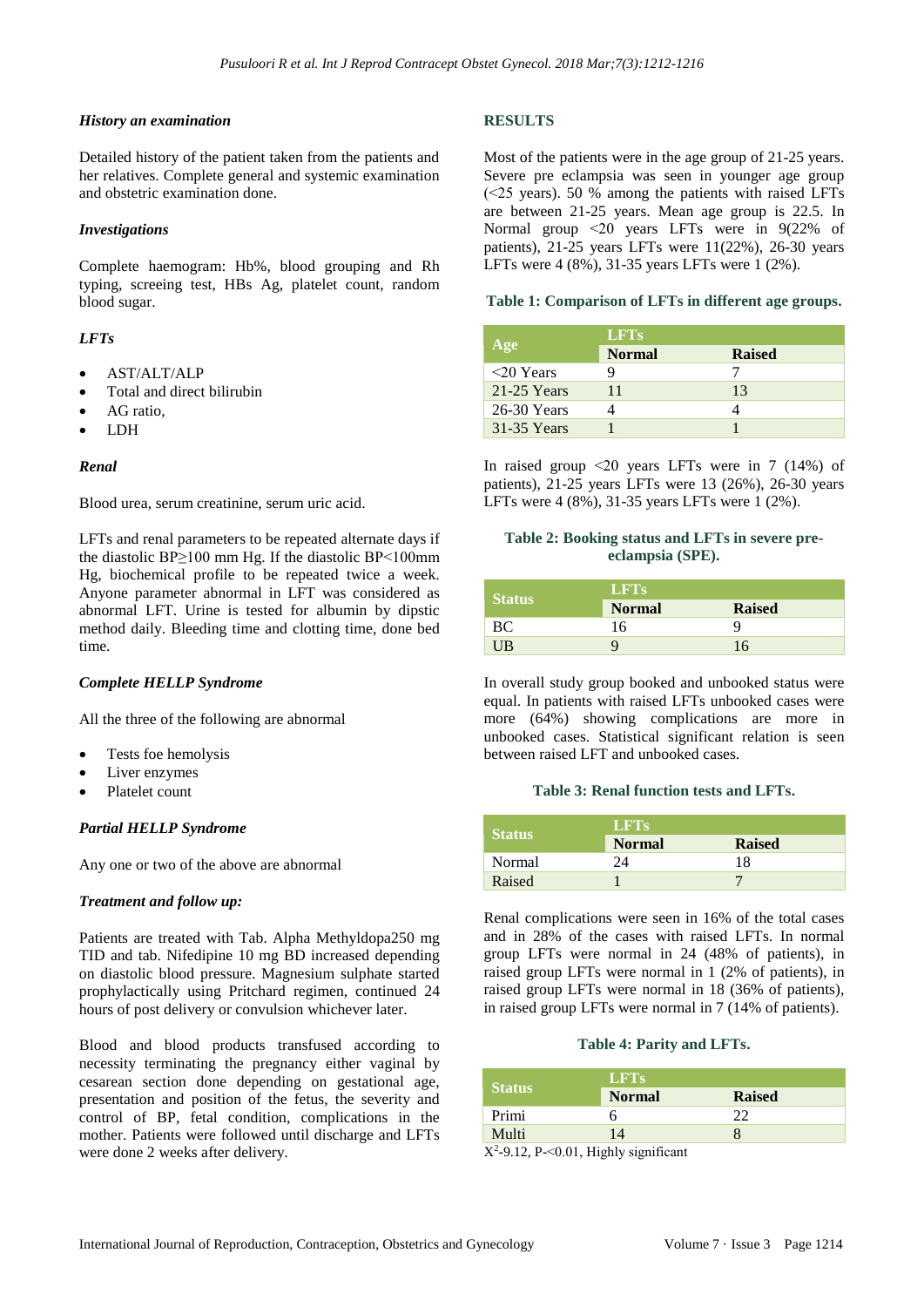In overall study group number of primi gravid were 50% and multi were 44%. In raised LFTs group primi gravid were 73% and multi were 27%.

## **Table 5: Eclampsia and LFTs in severe pre eclampsia.**

| <b>Status</b> | <b>LFTs</b>   |               |
|---------------|---------------|---------------|
|               | <b>Normal</b> | <b>Raised</b> |
| SPE.          |               | 30            |
|               |               |               |

 $X^2$ -6.48, P-<0.05, significant.

Statistically significant relation is seen between raised LFT and number of patients with severe pre eclampsia. Incidence of SPE was 78% in over all cases. In patients with raised LFTs the incidence was 30 (88%). In normal group SPE were seen in 9 cases, Eclampsia were seen in 7 cases only. In raised group SPE were seen in 30 cases, Eclampsia were seen in 4 cases only.

#### **Table 6: Systolic blood pressure and LFTs.**

| SBP   | <b>LFTs</b>   |               |
|-------|---------------|---------------|
|       | <b>Normal</b> | <b>Raised</b> |
| < 160 |               |               |
| >160  |               |               |

In the total study group, 60% had raised LFTs with systolic blood pressures more than or less than 160 mm hg. In the group with systolic pressure more than 160 mm Hg, 78 % had raised LFTs.

## **Table 7: Platelet count and LFT.**

| <b>Platelet</b>                                                                                                                                                                                                                                                                                  | LFTs          |                  |  |
|--------------------------------------------------------------------------------------------------------------------------------------------------------------------------------------------------------------------------------------------------------------------------------------------------|---------------|------------------|--|
|                                                                                                                                                                                                                                                                                                  | <b>Normal</b> | <b>Increased</b> |  |
| Normal                                                                                                                                                                                                                                                                                           | 10            |                  |  |
| Decreased                                                                                                                                                                                                                                                                                        |               |                  |  |
| $\mathbf{r}$ and $\mathbf{r}$ and $\mathbf{r}$ and $\mathbf{r}$ and $\mathbf{r}$ and $\mathbf{r}$ and $\mathbf{r}$ and $\mathbf{r}$ and $\mathbf{r}$ and $\mathbf{r}$ and $\mathbf{r}$ and $\mathbf{r}$ and $\mathbf{r}$ and $\mathbf{r}$ and $\mathbf{r}$ and $\mathbf{r}$ and $\mathbf{r}$ and |               |                  |  |

 $X^2$ -0.0168, P-<0.05, Highly significant.

Total number of cases with decreased platelet count 9 (18%). Among the group of raised LFTs, 7 cases had decreased platelet count. Statistical study should that the decrease in platelet has no significant correlation with raised LFT.

## **Table 8: Treatment.**

|                                           | <b>LFTs</b>           |               |
|-------------------------------------------|-----------------------|---------------|
| <b>Treatment</b>                          | <b>Normal</b>         | <b>Raised</b> |
| Nifedipine                                |                       |               |
| Methyl dopa                               |                       |               |
| Methyl dopa+Nifedipine                    |                       |               |
| Methyl dopa+ $MgSo4$                      | $\mathcal{D}_{\cdot}$ |               |
| Methyl dopa+Nifedipine +MgSo <sub>4</sub> | 11                    | 20            |

In total study 31 (62%) needed all three drugs, 16% needed only one methyl dopa, 24% needed two drugs. Among the group with raised LFTs, 80% needed all the three drugs and needed more management.

## **Table 9: Mode of delivery.**

|                  | LFTs          |                  |
|------------------|---------------|------------------|
| <b>Treatment</b> | <b>Normal</b> | <b>Increased</b> |
| /ag              | 19            |                  |
|                  |               |                  |

Out of the total cases 68% delivered vaginally and 32% cases delivered by C/S. Among group of raised LFTs 60 % had vaginal delivery and 40% had C/S.

## **Table 10: Incidence of HELLP and partial HELLP.**

|                                   | <b>LET'S</b>  |               |
|-----------------------------------|---------------|---------------|
| <b>Diagnosis</b>                  | <b>Normal</b> | <b>Raised</b> |
| <b>HS</b>                         |               |               |
| <b>PHS</b>                        |               | 21            |
| $X^2$ -7.13, P-0.01, Significant. |               |               |

In the overall study the number of cases with HELLP syndrome were 6 (125) and partial HELLP 25 (50%). Statistical studies showed significant correlation between incidence of HELLP and partial HELLP with raised LFTs.

## **DISCUSSION**

Hypertensive disorders complicating pregnancies are common and form one of the deadly triad, along with hemorrhage and infection that contribute greatly to maternal morbidity and mortality.<sup>1</sup>

Berg and colleagues reported 16% of 3201 pregnancies related deaths in united states from 1991 to 1997.

Pre-eclampsia is a pregnancy specific syndrome of reduced organ perfusion secondary to vasospasm and endothelial cell activation. Proteinuria is an important sign of pre-eclampsia, but demonstration of significant proteinuria by clinically single randomized sample is variable because degree of proteinuria varies over 24 hour period.<sup>2</sup>

Recent study of newman and co-workers 2003 shows worsening proteinuria resulted in increased preterm deliveries without proportionate increase in neonatal mortality.

Patients with diastolic BP greater than 110 mm of HG are categorized into severe pre-eclampsia like proteinuria (+2), headache, epigastric pain, oliguria, raised liver function tests.<sup>3</sup> In present study the incidence of HELLP syndrome is 12%, partial HELLP 25 cases. Patients with altered liver function tests were 60%, including both partial HELLP and HELLP syndrome.

Altered renal parameters seen in 8 (26%) of total cases, and 5 (20%) of cases raised liver function tests. It was most common complication seen in the study. Normal LFTs in  $6\%$ .